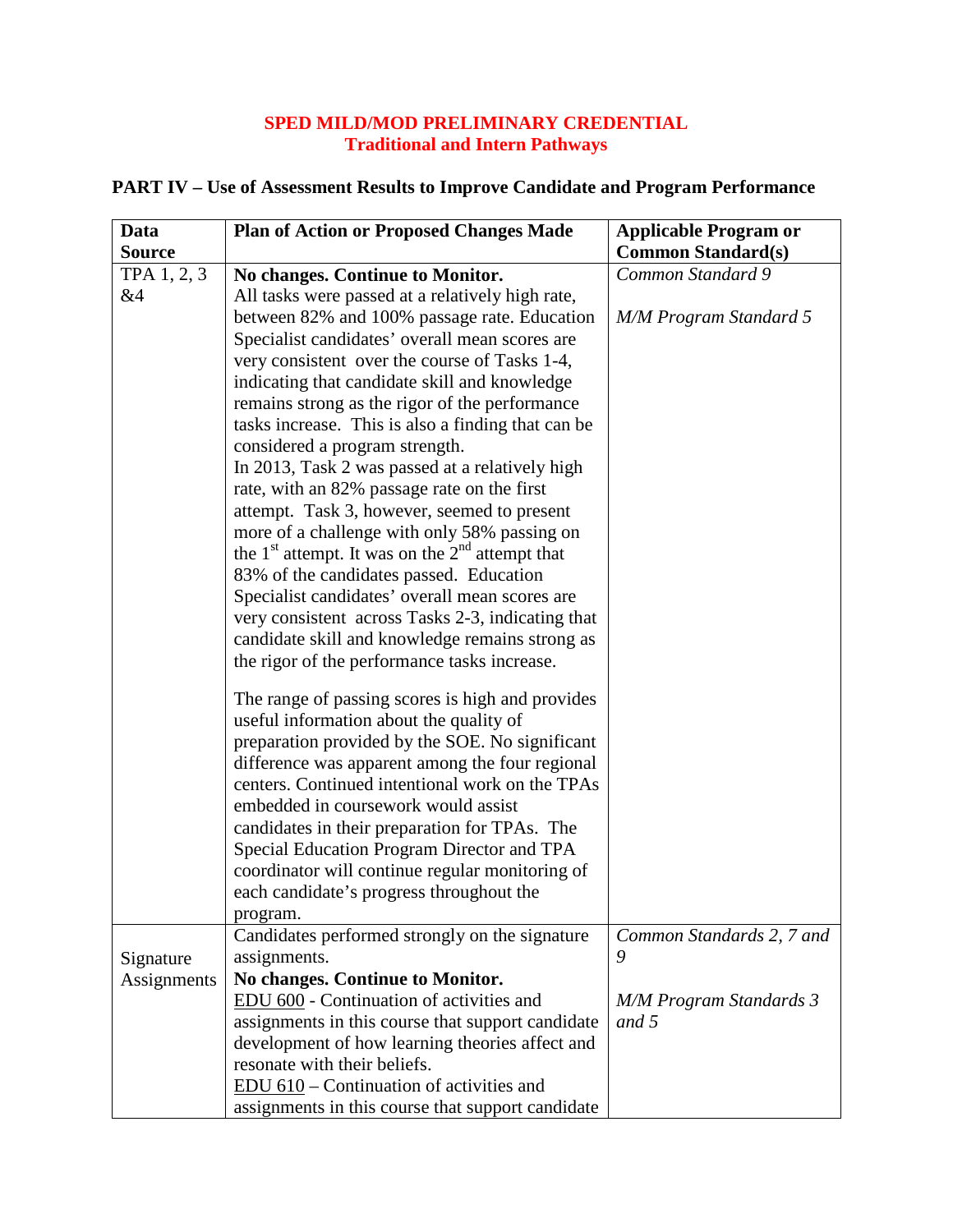|                    | development of how reading, reading                                                                                 |                               |
|--------------------|---------------------------------------------------------------------------------------------------------------------|-------------------------------|
|                    | comprehension, and literacy skills develop to a                                                                     |                               |
|                    | competency level in students.                                                                                       |                               |
|                    | EDU 652 - Since consultation and collaboration                                                                      |                               |
|                    | are critical aspects of the function of an                                                                          |                               |
|                    | education specialist in schools today the                                                                           |                               |
|                    | signature assignment in this course is an                                                                           |                               |
|                    | essential one. Continuation of this signature                                                                       |                               |
|                    | assignment.                                                                                                         |                               |
|                    | EDU 650- Recommendation: Continued                                                                                  |                               |
|                    | emphasis on the value and usefulness of                                                                             |                               |
|                    | assessment in making instructional decisions.                                                                       |                               |
|                    | The current signature assignment is limited in its                                                                  |                               |
|                    | capacity to measure only a few of the standards                                                                     |                               |
|                    | for the course. Recommend the use of a                                                                              |                               |
|                    | signature assignment that measures a wider                                                                          |                               |
|                    | array of standards for this course.                                                                                 |                               |
| Dispositions       | Since between 2012 and 2013 the Dispositions were                                                                   | Common Standard 2 and 9       |
|                    | revised and changed from 8 to 4, a review of the                                                                    |                               |
|                    | implementation process for the new 4 Dispositions needs                                                             | <b>M/M Program Standard 4</b> |
|                    | to occur throughout the coming years. Upon initial                                                                  |                               |
|                    | analysis, however, the data showed Indicator 3 Reflective                                                           |                               |
|                    | Learner as being the area of lowest concern with a mean                                                             |                               |
|                    | score of 3.35/4. Indicator 2 Spirit of Harmony and                                                                  |                               |
|                    | Collaboration received a score of 3.50/4 with Indicator 4<br>Professional and Positive Perseverance received a mean |                               |
|                    | score of 3.54/4. The highest mean score was shown in                                                                |                               |
|                    | Indicator 1 Harmony received a mean score of 3.58/4.                                                                |                               |
|                    | <b>Recommend:</b> As a result, faculty need to                                                                      |                               |
|                    | discuss ways to assist candidates by increasing                                                                     |                               |
|                    | their confidence in collaboration and                                                                               |                               |
|                    | emphasizing the need to exhibit humility as well                                                                    |                               |
|                    | as learning how to manage conflicts and/or                                                                          |                               |
|                    | issues with others. The faculty need to develop                                                                     |                               |
|                    | a "plan of action" as to how to address these                                                                       |                               |
|                    | three areas for future candidates to include                                                                        |                               |
|                    | discussion and role play.                                                                                           |                               |
|                    |                                                                                                                     | Common Standard 9 and 7       |
| <b>Exit Survey</b> | As with the disposition data, this data requires                                                                    |                               |
|                    | time discussion and follow-up by faculty. An                                                                        |                               |
|                    | analysis of the responses indicate strong                                                                           |                               |
|                    | confidence in teaching skills acquired in the                                                                       |                               |
|                    | program in the areas of Transform by combining                                                                      |                               |
|                    | the scores for "well prepared" and "adequately                                                                      |                               |
|                    | prepared" to show greater than 90% agreement.                                                                       |                               |
|                    | Similarly, by combining the scores for Empower                                                                      |                               |
|                    | ("extremely effective" and "effective") again a                                                                     |                               |
|                    | score of greater than 90% can be seen. However,                                                                     |                               |
|                    | when examining Equip and specifically looking                                                                       |                               |